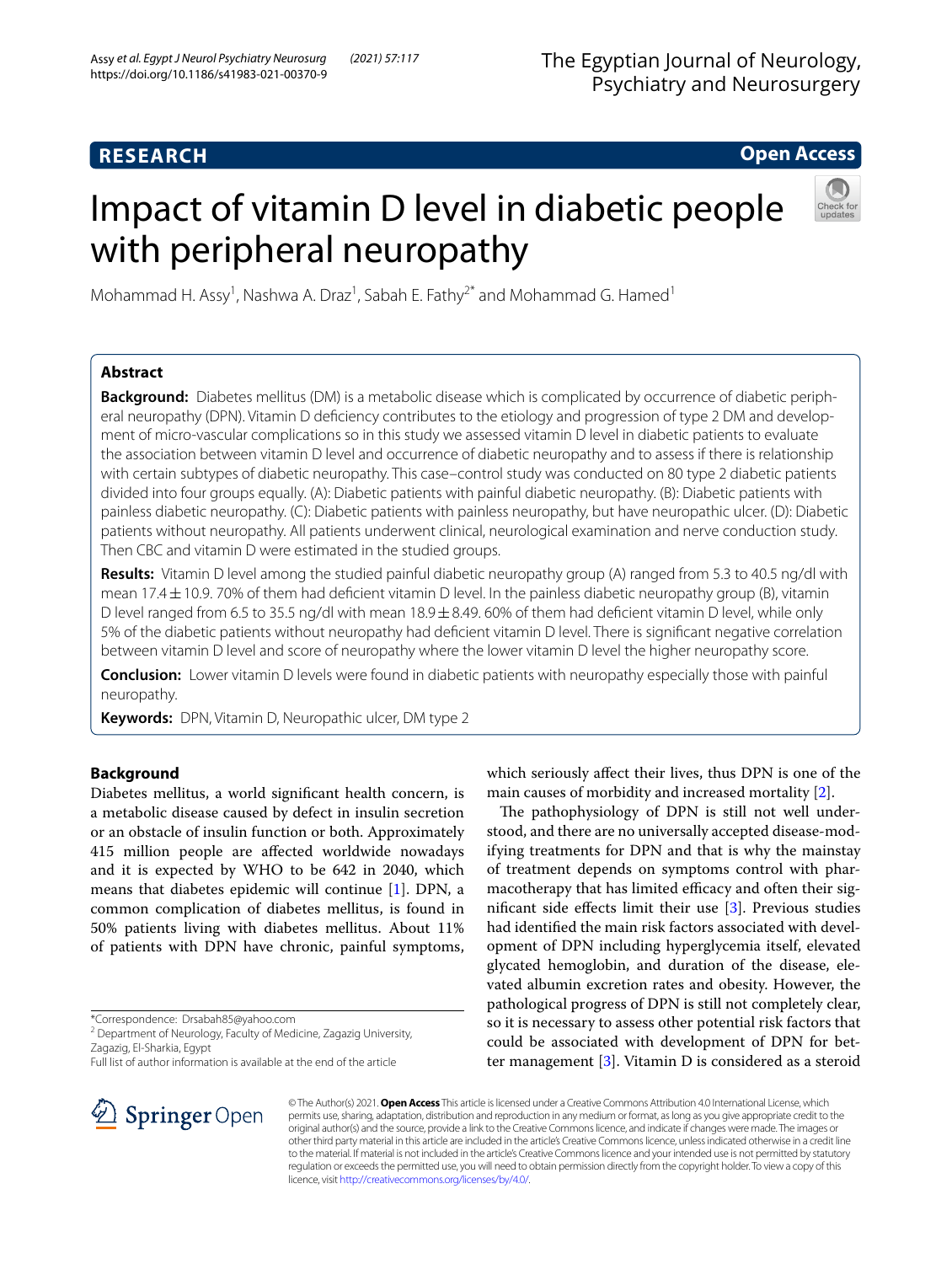hormone which has extensive efects in the human body. Vitamin D has already been proven to be associated with the regulation of bone metabolism and other metabolic processes, while recently it was found that vitamin D has strong association with some diseases as autoimmune disease [\[4](#page-6-3)].

Studies also have shown impaired insulin synthesis and secretion in animal models with vitamin D deficiency; diabetes onset can be delayed with 1–25-OH vitamin D intake, and some specifc studies have reported that vitamin D defciency contributes to the etiology and progression of type 2 diabetes and development of diabetes complications especially micro-vascular complications [[5\]](#page-6-4). The relationship between vitamin  $D$  and  $DPN$  was suggested in several studies. In this study, we assessed vitamin D levels in diabetic patients with diferent types of DPN to evaluate the role of vitamin D as a potential risk factor which will lead to better management of the disease.

Therefore, this study aimed to evaluate the association between vitamin D level and diabetic neuropathy development, and to assess if there is a relationship with certain subtypes of diabetic neuropathy.

# **Methods**

This case–control study was carried out in Endocrinology unit and outpatient clinic of Internal Medicine Department from July 2019 to February 2020, including 80 diabetic patients with type 2 DM according to WHO criteria. The exclusion criteria included patients with non-diabetic neuropathies, alcoholics, patients with other systemic disorders like hepatic failure or renal failure and those on high-dose vitamin D supplementation were also excluded.

A total number of 80 diabetic patients were included in the study and were divided into four groups equally. Group A: included 20 diabetic patients (10 males and 10 females) who already developed painful diabetic neuropathy. Group B: included 20 diabetic patients (10 males and 10 females) who already developed painless diabetic neuropathy with no ulcers in leg. Group C: included 20 diabetic patients (9 males and 11 females) with painless neuropathy, but have neuropathic ulcer. Group D: included 20 diabetic patients (6 males and 14 females) without neuropathy (had no symptoms of neuropathy with normal nerve conduction study). All had seasonal sunlight exposure and doing activities, nearly all our patients live in sunny areas and the majority of them were collected during the summer months.

A detailed medical history was obtained from all patients, with special concern paid to the duration of diabetes, control of diabetes, their hypoglycemic medications and history of vitamin D supplements. General and neurological examination was done with assessment of the neuropathy severity using Toronto Clinical Scoring System (TCSS) and was interpreted as the following 0–5 had no neuropathy, 6–8 had mild neuropathy, 9–11 had moderate neuropathy and  $\geq$  12 had severe neuropathy [[6\]](#page-6-5)*.*

Nerve conduction study was done for all patients including DPN with foot ulcerations using Nihon Kohden machine at neurophysiology unit of neurology department. Motor distal latency, amplitude and conduction velocity were assessed for both median, ulnar, common peroneal and posterior tibial nerves. Also, measurement of both sensory distal latency and amplitude of median, ulnar, sural and superfcial peroneal nerves was done.

5 ml venous blood was taken from all patients under strict sterile conditions, centrifuged and the serum was used for assessment of 25-hydroxyvitamin D (the major circulating form of vitamin D and considered as the best indicator for vitamin D level) level using enzyme-linked immunosorbent assay (ELISA) method. The results were recorded as sufficient vitamin D ( $\geq$  30 ng/dl), insufficient vitamin D (20–29 ng/dl) and defcient vitamin D  $(<$  20 ng/dl) [[7\]](#page-6-6).

This study was approved by our institutional review boards and informed consent was obtained from each patient before starting the study.

Statistical analysis was done using Statistical Package for Social Science (SPSS) version 22.0, 2013 created by IBM, Armonk, NY, USA. Quantitative data were expressed as mean $\pm$ standard deviation (SD) and range, and the categorical variables were expressed as a number and percentage. Quantitative data were tested for normality using Kolmogorov–Smirnov test. Qualitative data were expressed as frequency and percentage. The percentages of categorical variables were compared using the Chi-square test, Fisher exact test was applied when the number of participants is less than 5 in the cell. *P*-value was considered to be statistically significant when <0.05.

# **Results**

There was non significant difference among the patient groups regarding the demographic characteristics (Table  $1$ ). The present results showed that duration of diabetes is an important factor for the development of DPN as the mean of diabetes duration is obviously lower in diabetic patients without neuropathy  $(3.6 \pm 1.2)$ when compared with other patient groups. Our patients were using diferent drug therapies for control of diabetes and the relation between the therapy used and the development of diferent types of neuropathy could not be assessed properly as most of our patients used different drug regimens during the disease course. The score of neuropathy among the studied painful diabetic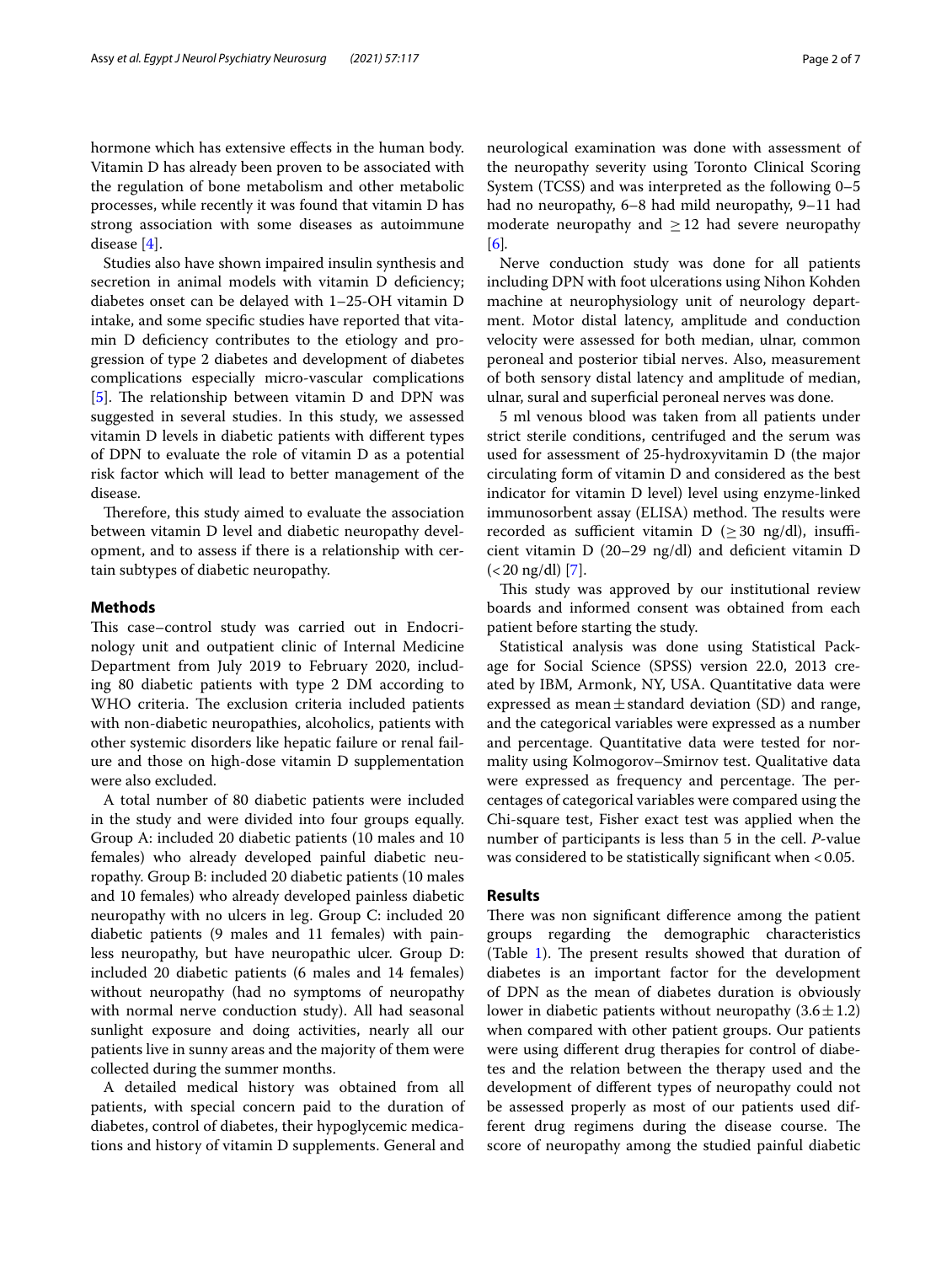<span id="page-2-0"></span>

| ltem                | Group A $(n=20)$ |       | Group B $(n=20)$ |       | Group $C(n=20)$          |       |                | Control group (n = 20) |       | p-value    |
|---------------------|------------------|-------|------------------|-------|--------------------------|-------|----------------|------------------------|-------|------------|
|                     | c                | ৡ     | c                | ৡ     | c                        | శ     | c              | శ                      |       |            |
| Age (years)         |                  |       |                  |       |                          |       |                |                        |       |            |
| Mean ± SD           | 54.30 ± 6.92     |       | 57.85 ± 9.23     |       | 57.55 ± 7.29             |       | $54.55 \pm 8$  |                        | 234   | 0.504 (NS) |
| (range)<br>Median   | 53.5 (45-65)     |       | 57 (47 - 86)     |       | 58.5 (45-70)             |       | 51 (40-66)     |                        |       |            |
| Seasonal collection |                  |       |                  |       |                          |       |                |                        |       |            |
| Summer              | $\frac{8}{1}$    | 90%   | $\frac{5}{1}$    | 75%   | $\overline{\phantom{0}}$ | 85%   | $\overline{4}$ | 70%                    | 1.731 | 0.629 (NS) |
| Winter              |                  | 10%   | 5                | 25%   | $\infty$                 | 15%   | $\circ$        | 30%                    |       |            |
| Residence           |                  |       |                  |       |                          |       |                |                        |       |            |
| Rural               | $\frac{1}{2}$    | 80%   | $\supseteq$      | 60%   | $\overline{1}$           | 75%   | $\tilde{=}$    | 65%                    | 3.73  | 0.291 (NS) |
| Urban               |                  | 20%   | $\infty$         | 40%   | 5                        | 25%   |                | 35%                    |       |            |
| Sex                 |                  |       |                  |       |                          |       |                |                        |       |            |
| Male                | $\supseteq$      | 50.0% | $\supseteq$      | 50.0% | Ō                        | 45.0% | $\circ$        | 30.0%                  | 2.18  | 0.535 (NS) |
| Female              | $\supseteq$      | 50.0% | $\supseteq$      | 50.0% |                          | 55.0% | $\bar{4}$      | 70.0%                  |       |            |

Assy et al. Egypt J Neurol Psychiatry Neurosurg (2021) 57:117 **Page 3 of 7** and 2021 **Page 3 of 7 Page 3 of 7**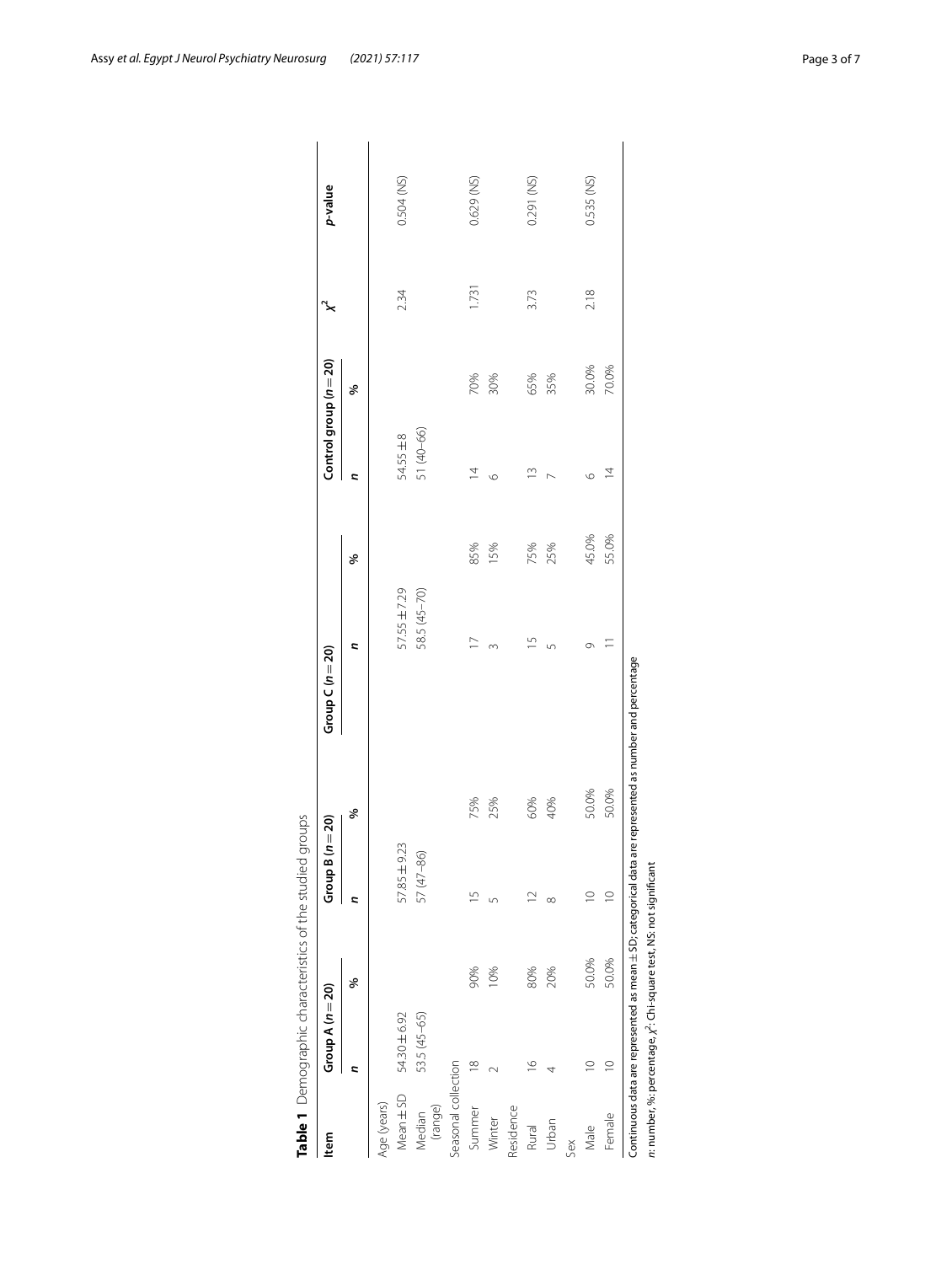neuropathy group (group A) ranged from 9 to 15 with mean  $12.25 \pm 2.14$ . 40% of them had diabetic foot changes at diferent stages, while in the painless diabetic neuropathy group (group B) neuropathy score ranged from 6 to 9 with mean  $7.6 \pm 1.09$ , whereas in patients involved in group C the neuropathy score ranged from 7 to 14 with mean  $9.70 \pm 2.02.6 \pm 1.09$ . There was highly statistically signifcant diference between four groups regarding the scoring of neuropathy and staging of diabetic foot (Table [2](#page-3-0)).

With regard to the results of nerve conduction studies among the patients, we found that 100% of lower limb nerves are afected in patient groups, with sural and peroneal nerves being the most afected.

Regarding vitamin D level, the value of vitamin D among the studied painful diabetic neuropathy group (group A) ranged from 5.3 to 40.5 ng/dl with mean  $17.4 \pm 10.9$ . Seventy % of them had deficient vitamin D level. In the painless diabetic neuropathy group (group B) neuropathy, vitamin D level ranged from 6.5 to 35.5 ng/ dl with mean  $18.9 \pm 8.49$ . 60% of them had deficient vitamin D, whereas only 5% of the diabetic patients without neuropathy had deficient vitamin D level. There was highly statistically signifcant diference between the four groups regarding vitamin D level and vitamin D status (Table [3](#page-4-0)).

There is a significant negative correlation between vitamin D level and score of neuropathy where the lower vitamin D level, the higher neuropathy score (*r*=−0.325,  $p$  < 0.05) as shown in Table [4.](#page-4-1)

The best fitting logistic regression model for vitamin D status was done. The table displays that age and score of neuropathy were the only statistically significant independent predictors of vitamin D status. A logistic regression was performed to determine the effects of sex, age, stage of diabetic foot, score of neuropathy, hemoglobin level, WBCs, platelets and albumin levels on the likelihood that participants deficient vitamin D. Patients with higher score of neuropathies were 1.3 times more likely to have vitamin D deficiency as shown in Table [5](#page-4-2). Old age and higher score of neuropathy were proven to be associated with low vitamin D when compared with other factors in a logistic regression analysis (Table [6\)](#page-5-0).

## **Discussion**

DM and its related complications are increasing worldwide. DPN is considered a major micro-vascular complication, which is estimated to afect up to half of these diabetic patients and represent a main cause of mortality and morbidity in these patient. The complex pathogenesis of DPN is still not clear [[8\]](#page-6-7). However, increased blood glucose level, decreased blood flow, hypoxia, hypoxia-induced pro-angiogenesis, and pro-infammatory responses may play an important role in the pathogenesis. Moreover, pro-infammatory cytokines, like

<span id="page-3-0"></span>

| Table 2 Clinical characteristics of the studied patients |  |  |  |
|----------------------------------------------------------|--|--|--|
|----------------------------------------------------------|--|--|--|

| Item                          | Group A $(n=20)$ |      | Group B $(n=20)$ |      |      | Group C $(n=20)$ |      | Control group<br>$(n=20)$ |                 |      |                 | $\chi^2$ /KWT <i>p</i> -value |               |
|-------------------------------|------------------|------|------------------|------|------|------------------|------|---------------------------|-----------------|------|-----------------|-------------------------------|---------------|
|                               | $\mathsf{n}$     | $\%$ | n                | $\%$ |      | n                | $\%$ |                           | $\mathbf n$     | $\%$ |                 |                               |               |
| Duration of DM (years)        |                  |      |                  |      |      |                  |      |                           |                 |      |                 |                               |               |
| $Mean \pm SD$                 | $8.95 \pm 3.42$  |      | $8.7 \pm 3.63$   |      |      | $7.6 \pm 2.94$   |      |                           | $3.6 \pm 1.2$   |      |                 | 14.86                         | $0.001*$ (HS) |
| Median (range)                | $9(4-15)$        |      | $8(3-17)$        |      |      | $7(3-14)$        |      |                           | $3(1-6)$        |      |                 |                               |               |
| The current hypoglycemic drug |                  |      |                  |      |      |                  |      |                           |                 |      |                 |                               |               |
| Insulin                       | 10               | 50%  | 8                | 40%  |      | 8                | 40%  |                           | 9               | 45%  |                 | 4.81                          | $0.850$ (NS)  |
| Glimepiride                   | 3                | 15%  | 5                | 25%  |      | 6                | 30%  |                           | 5               | 25%  |                 |                               |               |
| Gliclazide                    | 6                | 30%  | 3                | 15%  |      | $\overline{4}$   | 20%  |                           | 3               | 15%  |                 |                               |               |
| Combined preparation          |                  | 5%   | $\overline{4}$   | 20%  |      | $\overline{2}$   | 10%  |                           | 3               | 15%  |                 |                               |               |
| Score of neuropathy (TCSS)    |                  |      |                  |      |      |                  |      |                           |                 |      |                 |                               |               |
| $Mean \pm SD$                 | $12.25 \pm 2.14$ |      | $7.6 \pm 1.09$   |      |      | $9.70 \pm 2.02$  |      |                           | $0.95 \pm 1.19$ |      |                 | 63.39                         | $0.000*$ (HS) |
| Median (range)                | $12.5(9-15)$     |      | $8(6-9)$         |      |      | $9(7-14)$        |      |                           | $0.5(0-4)$      |      |                 |                               |               |
| Stage of diabetic foot        |                  |      |                  |      |      |                  |      |                           |                 |      |                 |                               |               |
| Normal foot                   | 12               | 60%  | 20               |      | 100% | $\Omega$         |      | 0%                        | 20              |      | 10 <sup>°</sup> | 65.11                         | $0.001*$ (HS) |
| Ulcerated                     | $\overline{4}$   |      | 20% 0            |      | 0%   | 17               |      | 85%                       | $\Omega$        |      | $\mathbf{0}$    |                               |               |
| Infected                      | 3                |      | 15% 0            |      | 0%   | $\overline{2}$   |      | 10%                       | $\Omega$        |      | $\circ$         |                               |               |
| Necrotic                      |                  | 5%   | $\Omega$         |      | 0%   |                  |      | 5%                        | $\circ$         |      | $\Omega$        |                               |               |

*n*: number; %: percentage; *χ<sup>2</sup>*: Chi-square test; KWt: Kruskal–Wallis test; HS: highly significant; TCSS: Toronto Clinical Scoring System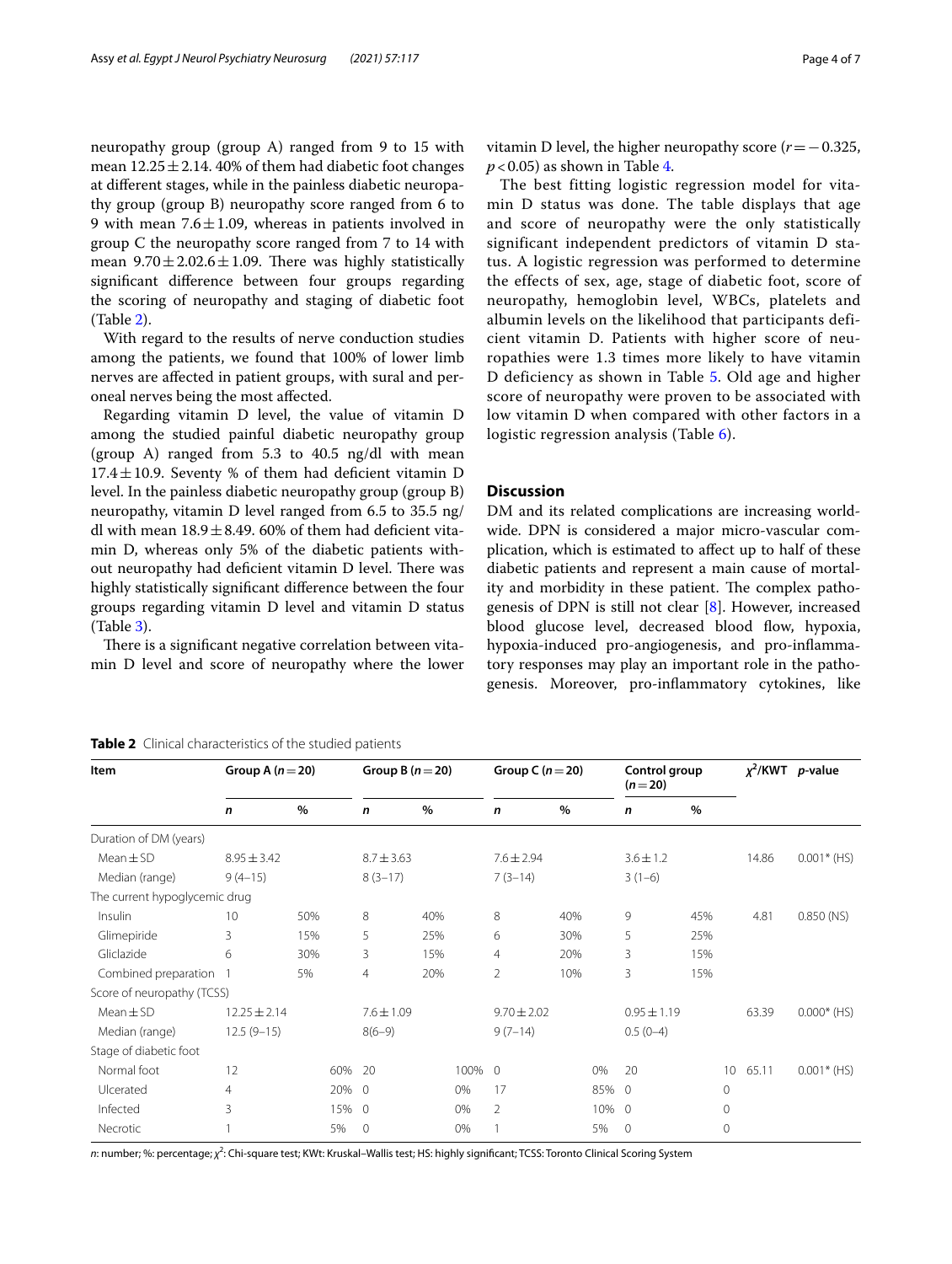| Item                 |                | Group A $(n=20)$ |                | Group B $(n=20)$ |                | Group C $(n=20)$ | Group D $(n=20)$ |             |
|----------------------|----------------|------------------|----------------|------------------|----------------|------------------|------------------|-------------|
|                      | $\mathbf n$    | $\%$             | $\mathsf{n}$   | $\%$             | $\mathbf n$    | $\%$             | $\mathbf n$      | $\%$        |
| Lower limb nerves    |                |                  |                |                  |                |                  |                  |             |
| Absent sural SNAP    | 20             | 100              | 20             | 100              | 20             | 100              | $\mathbf{0}$     | $\mathbf 0$ |
| Peroneal CMAP        |                |                  |                |                  |                |                  |                  |             |
| Normal               | 12             | 60               | $\mathbf 0$    | $\mathbf 0$      | $\mathbf{0}$   | $\mathbf{0}$     | 20               | 100         |
| Reduced              | 7              | 35               | 10             | 50               | 5              | 25               | $\mathbf{0}$     |             |
| Absent               | 1              | 5                | 10             | 50               | 15             | 75               | $\mathbf{0}$     |             |
| <b>Tibial CMAP</b>   |                |                  |                |                  |                |                  |                  |             |
| Normal               | 16             | 80               | 5              | 25               | 3              | 15               | 20               | 100         |
| Reduced              | $\overline{4}$ | 20               | 11             | 55               | 8              | 40               | $\mathbf 0$      |             |
| Absent               | $\mathbf 0$    | $\mathbf 0$      | $\overline{4}$ | 20               | 9              | 45               | $\mathbf 0$      |             |
| Upper limb nerves    |                |                  |                |                  |                |                  |                  |             |
| Median CMAP          |                |                  |                |                  |                |                  |                  |             |
| Normal               | 17             | 85               | 13             | 65               | 11             | 55               | 20               | 100         |
| Reduced              | 3              | 15               | $\overline{7}$ | 35               | 9              | 45               |                  |             |
| Ulnar CMAP           |                |                  |                |                  |                |                  |                  |             |
| Normal               | 19             | 95               | 18             | 90               | 15             | 75               | 20               | 100         |
| Reduced              | $\mathbf{1}$   | 5                | $\overline{2}$ | 10               | 5              | 25               |                  |             |
| Affected median SNAP | 3              | 15               | $\overline{4}$ | 20               | $\overline{4}$ | 20               |                  | 5           |
| Affected ulnar SNAP  | $\mathbf{1}$   | 5                | 3              | 15               | 3              | 15               | $\Omega$         | 100         |

## <span id="page-4-0"></span>**Table 3** Nerve conduction study of patients

SNAP: sensory nerve action potential; CMAP: compound motor action potential

<span id="page-4-1"></span>

| <b>Item</b>                   | Group A $(n=20)$   |     | Group B $(n=20)$ |      | Group C $(n=20)$   |      | Control group ( $n = 20$ ) |    |     | 2/KWt | <i>p</i> -value |
|-------------------------------|--------------------|-----|------------------|------|--------------------|------|----------------------------|----|-----|-------|-----------------|
|                               | n                  | %   | $\mathsf{n}$     | $\%$ | $\mathbf n$        | $\%$ |                            | n  | %   |       |                 |
| Vitamin D level               |                    |     |                  |      |                    |      |                            |    |     |       |                 |
| $Mean \pm SD$                 | $17.4 \pm 10.9$    |     | $18.9 \pm 8.49$  |      | $20.12 + 9.55$     |      | $32.1 + 7.9*$              |    |     | 63.39 | $0.000*$ (HS)   |
| Median (range)                | $15.3(5.3 - 40.5)$ |     | $17(6.5 - 35.5)$ |      | $17.9(5.3 - 36.5)$ |      | $31.2(16.3-53)$            |    |     |       |                 |
| Vitamin D status              |                    |     |                  |      |                    |      |                            |    |     |       |                 |
| Deficient $(<$ 20 ng/dl)      | 14                 | 70% | 12               | 60%  | - 13               | 65%  |                            |    | 5%  | 22.33 | $0.001*$ (HS)   |
| Insufficient (20-30 ng/dl) 3  |                    | 15% | -3               | 15%  | - 3                | 15%  |                            |    | 35% |       |                 |
| Sufficient ( $\geq$ 30 ng/dl) | 3                  | 15% | - 5              | 25%  | $\overline{4}$     | 20%  |                            | 12 | 60% |       |                 |

*χ*2 : Chi-square test; KWt: Kruskal–Wallis test; HS: highly signifcant

<span id="page-4-2"></span>**Table 5** Correlation between vitamin D level and score of neuropathy

| <b>Correlation coefficient</b> | Vit D level |
|--------------------------------|-------------|
| Score of neuropathy            |             |
|                                | $-0.325$ ** |
| $p$ -value                     | 0.003       |

\*\* Correlation is signifcant at the 0.01 level (2-tailed)

interleukins, afect nerves and glial cells and are supposed to be involved in the pathology of diabetic neuropathy. Vitamin D defciency is linked to the presence of infammation and hyperglycemia, so it could be considered as a high risk factor for DPN [[9\]](#page-6-8).

The current study was conducted on 80 patients with type 2 DM aiming to evaluate the association between vitamin D level and diabetic neuropathy development and to assess if there is a relationship with certain subtypes of diabetic neuropathy.

In the current study, we found that 100% of lower limb nerves are afected in patient groups and this afection is seen mostly in sensory nerves, which is in accordance with the rule that diabetic neuropathy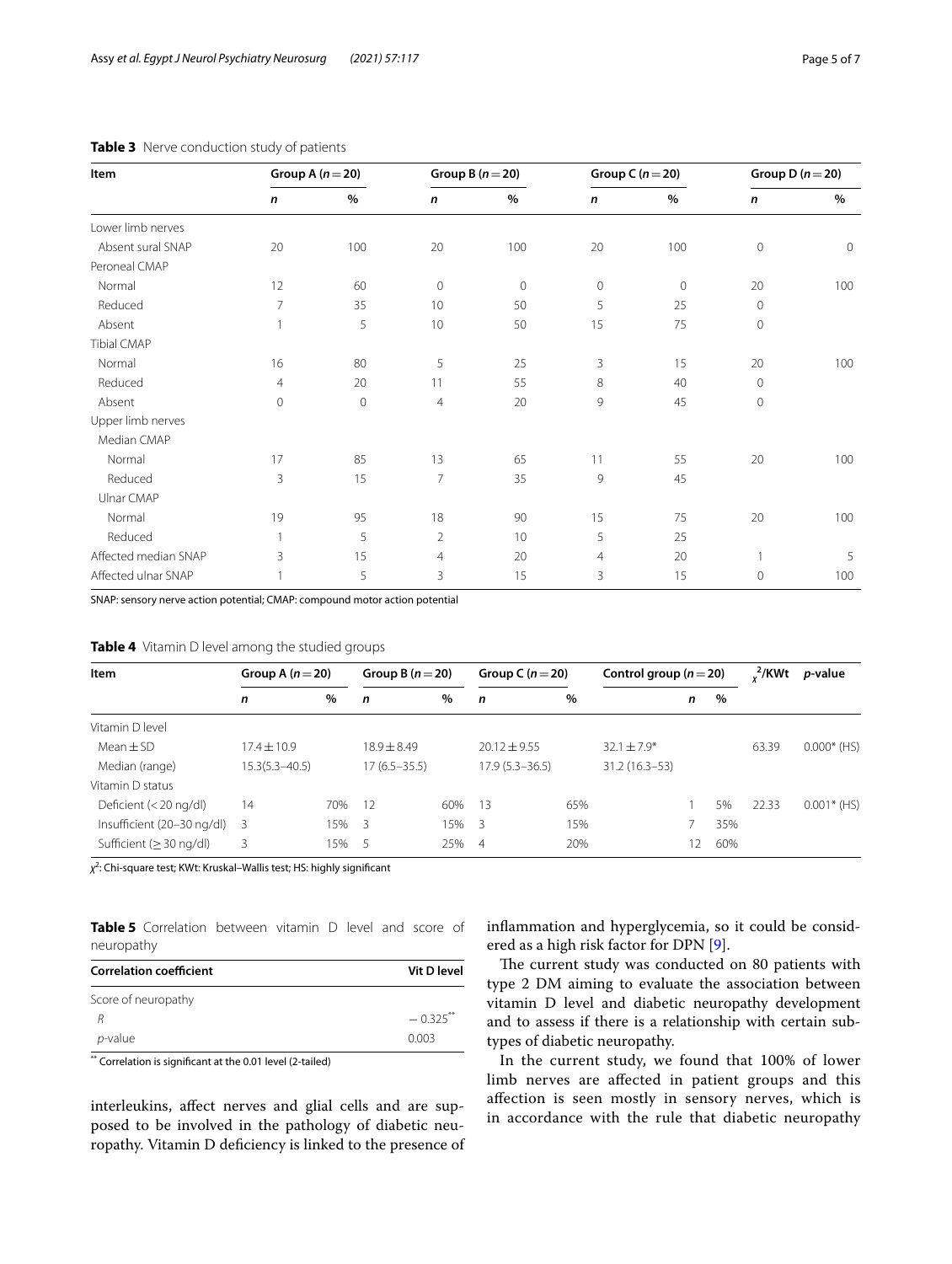<span id="page-5-0"></span>

|  |  | <b>Table 6</b> Logistic regression of vitamin D deficiency on presence of risk factors among the studied groups |
|--|--|-----------------------------------------------------------------------------------------------------------------|
|  |  |                                                                                                                 |

| <b>Variables</b>    | B        | S.E   | Wald  | <i>p</i> -value | Exp(B) | 95% CI for $EXP(B)$ |        |
|---------------------|----------|-------|-------|-----------------|--------|---------------------|--------|
|                     |          |       |       |                 |        | Lower               | Upper  |
| Male sex            | $-0.447$ | 0.785 | 0.324 | 0.569           | 0.640  | 0.137               | 2.977  |
| Age                 | 0.100    | 0.050 | 4.000 | $0.045*$        | 1.105  | 1.002               | 1.219  |
| Ulcerated foot      | 0.452    | 1.723 | 0.069 | 0.793           | 1.571  | 0.054               | 46.034 |
| Infected foot       | 0.657    | 1.577 | 0.173 | 0.677           | 1.928  | 0.088               | 42.392 |
| Score of neuropathy | 0.330    | 0.120 | 7.500 | $0.006*$        | 1.391  | 1.098               | 1.761  |
| <b>Hb</b>           | 0.061    | 0.469 | 0.017 | 0.897           | 1.063  | 0.424               | 2.666  |
| <b>WBCs</b>         | 0.028    | 0.166 | 0.028 | 0.867           | 1.028  | 0.742               | 1.424  |
| Plt                 | $-0.001$ | 0.004 | 0.083 | 0.773           | 0.999  | 0.992               | 1.006  |
| Albumin             | 0.482    | 1.229 | 0.154 | 0.695           | 1.619  | 0.146               | 17.987 |

 $R^2$  = 0.38 Chi-square test for model coefficient = 24.4, *p*-value = 0.011\* Variable(s) entered on equation: sex, age, stage of diabetic foot, score of neuropathy, hemoglobin, WBCs, platelets, albumin

afects mostly long sensory nerves earlier and this is in accordance with Vinik and colleagues [\[10](#page-6-9)].

We found that common peroneal nerve involvement predominates and this was supported by Kong and his colleagues [[11\]](#page-6-10), while Kakrani and colleagues [\[12](#page-6-11)] assumed that tibial nerve involvement is more likely to be found in DPN.

Our results are in agreement with a study of Shillo and his colleagues  $[13]$ , who studied vitamin D level in patients with painful DPN, painless DPN, and diabetics without DPN and it showed that significant deficiency in patients with painful DPN more than patients with painless DPN and those without DPN.

In addition, this was in accordance with a previous study of Usluogullari and coauthors [\[14](#page-6-13)], who evaluated vitamin D level in 557 patients having type two diabetes and healthy controls randomly selected and revealed that vitamin D defciency is more common in diabetic patients with micro-vascular complications including neuropathy. Vitamin D levels were found to be lower in patients in whom these complications were more severe.

In a study of Oraby and colleagues [[15\]](#page-6-14), who compared patients with DPN to healthy controls, vitamin D defciency was found to be a suspected risk factor for DPN as the results of this study ensured that vitamin D levels in DPN patients were lower than those in the control group, especially in patients with severe neuropathy.

Also, Martin and colleagues [\[16](#page-6-15)] tried to assess the efectiveness of vitamin D supplementation on patients with DPN and found that vitamin D supplementation together with exercise reduced both symptoms and complications of DPN. As well, Papanas and Ziegler [[17](#page-6-16)] analyzed risk factors for DPN in a major study and they concluded that vitamin D defciency had a signifcant risk factor for development of DPN.

Moreover, Qu and his colleagues [[18](#page-6-17)] directed a metaanalysis to evaluate the role of vitamin D defciency in DPN over ten studies. They found that vitamin D level was signifcantly reduced in patients with DPN, but more in Caucasian than Asian races. This meta-analysis also assumed that it is clear that vitamin D is involved in the development of DPN, and vitamin D defciency is very likely to be associated with increased risk of DPN. Appropriate vitamin D supplements also can be an efective tool to delay the development of DPN in diabetic patients.

Furthermore, another study was done by Greenhagen and colleagues [[19\]](#page-6-18) to evaluate vitamin D in patients with diabetic foot complications. In 100 patients involved in the study, it was found that 75% of patients had vitamin D defciency, but no signifcant diference between patients with Charcot joints and those without. In another metaanalysis by Zhang and coauthors [[20\]](#page-6-19), involving more than 13 studies including about 2800 patients all with type two diabetes, heterogeneity test showed signifcant relation between vitamin D and development of DPN in T2DM patients. Most previous studies confrmed that there was vitamin D defciency in diabetic patients with DPN. Also, more studies are needed to evaluate the defnitive role of vitamin D defciency in development of DPN.

There were no previous studies confirming the results against our study.

## **Conclusion**

Our study concluded that, vitamin D defciency plays an important role in the development of DPN mainly in the painful subtype, so we recommended further study to follow-up the improvement of painful neuropathic symptoms in those patients after vitamin D supplementation. Vitamin D could also aid in the improvement of the